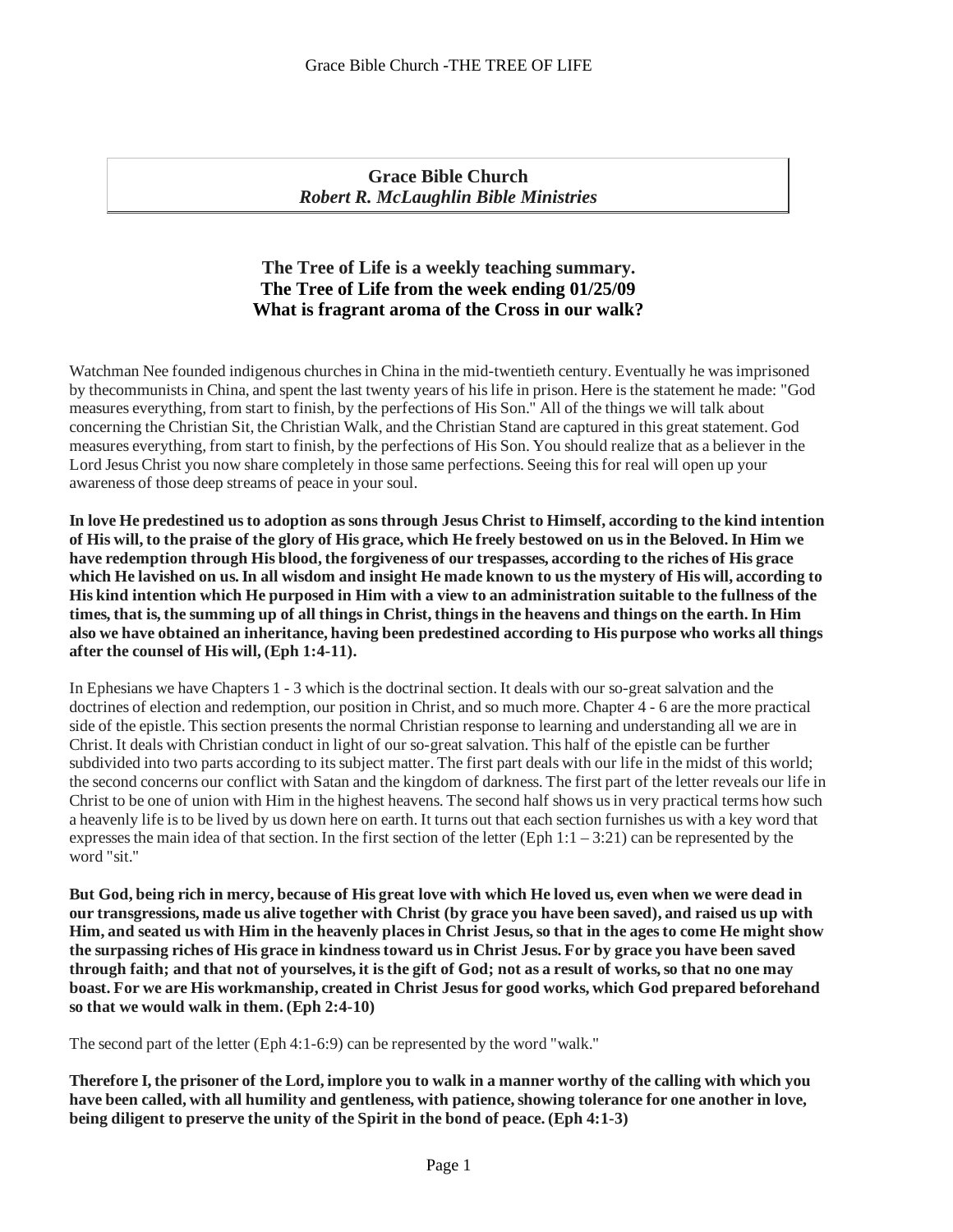Here we are challenged to develop a way of life that is in keeping with our high calling and position in Christ.

Actually there is a third part (Eph 6:10-24) which can be represented by the word "stand."

Finally, be strong in the Lord and in the strength of His might. Put on the full armor of God, so that you will be able to stand firm against the schemes of the devil. For our struggle is not against flesh and blood, but against the rulers, against the powers, against the world forces of this darkness, against the spiritual forces of wickedness in the heavenly places. Therefore, take up the full armor of God, so that you will be able to resist in the evil day, and having done everything, to stand firm. Stand firm therefore, having girded your loins with truth, and having put on the breastplate of righteousness, and having shod your feet with the preparation of the gospel of peace; in addition to all, taking up the shield of faith with which you will be able to extinguish all the flaming arrows of the evil one. And take the helmet of salvation, and the sword of the Spirit, which is the **word of God.**

So again we have:  $\sim$ 

- 1) Our Position in Christ "sit" (Eph 2:6).
- 2. Our Life in the World "walk" (Eph 4:1).
- 3. Our Attitude to the Enemy "stand" (Eph 6:11).

Our spiritual life continually presents us with these threerelationships: To the Lord, to other people, and to the kingdom of darkness. The Word of God, and the Holy Spirit, serve to bring us to a more full capacity to function well in all three relationships. When we are lacking in one or more of the legs of the stool, that's when we find ourselves falling apart. We can take these three key words to heart and learn about the importance of these three aspects of our spiritual life.

There isthe Cross of Sit. **Therefore when Jesus had received the sour wine, He said, "It isfinished!" And He bowed His head and gave up Hisspirit (John 19:30).**

There isthe Cross of Walk. **And He wassaying to them all, " If anyone wishesto come after Me, he must deny himself, and take up his cross daily and follow Me (Luk 9:23).**

There isthe Cross of Stand. **Beloved, do not be surprised at the fiery ordeal among you, which comes upon you** for your testing, as though some strange thing were happening to you; but to the degree that you share the sufferings of Christ, keep on rejoicing, so that also at the revelation of His glory you may rejoice with **exultation (1Pe 4:12-13).**

We have seen that Christianity begins not with a big DO, but with a big DONE! Satan, the accuser of the brethren, is not accusing believers of sinning, but rather he accuses us of not resting in our position in Christ, of not believing the promises, of not enjoying all that God has already given us! Sit down and enjoy what God has done for you!Don't insult Him by thinking you're going to strive to accomplish for yourself what has so pleased Him to freely give you! The Christian life is based on the fact that from start to finish we are completely dependent on the Lord Jesus Christ! The grace that God wants to shower upon us is unlimited! Read the book of Ephesians for yourself and see how often words like full, fullness, riches, abundant are found, especially in the first three chapters!

In Him we have redemption through His blood, the forgiveness of our trespasses, according to the riches of His **grace which He lavished on us.In all wisdom and insightHe made known to usthe mystery of His will,** according to His kind intention which He purposed in Him with a view to an administration suitable to the fullness of the times, that is, the summing up of all things in Christ, things in the heavens and things on the **earth. (Eph 1:7-10)**

I pray that the eyes of your heart may be enlightened, so that you will know what is the hope of His calling, what are the riches of the glory of His inheritance in the saints, and what is the surpassing greatness of His power toward us who believe. These are in accordance with the working of the strength of His might which He brought about in Christ, when He raised Him from the dead and seated Him at His right hand in the heavenly places, far above all rule and authority and power and dominion, and every name that is named, not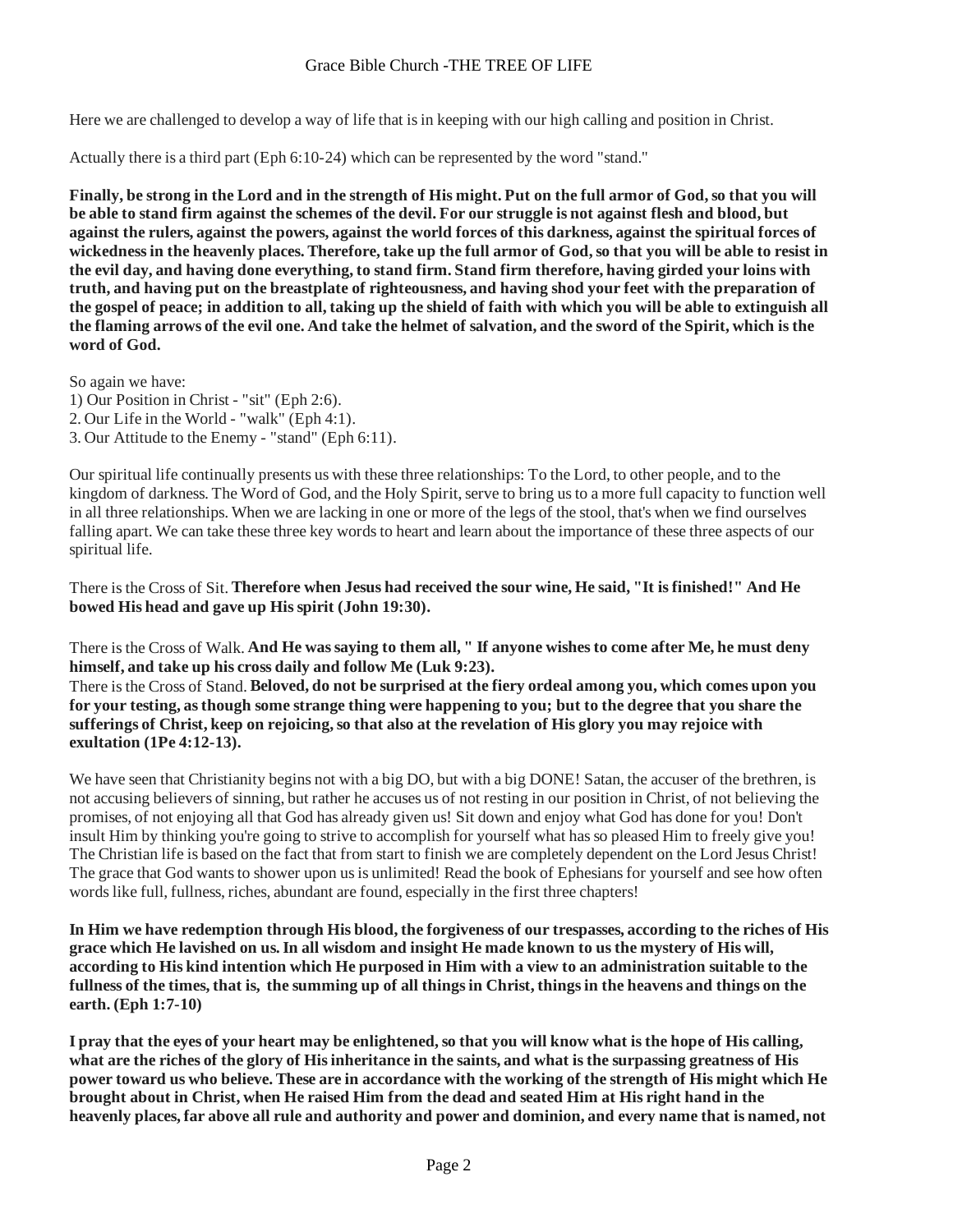only in this age but also in the one to come. And He put all things in subjection under His feet, and gave Him as head over all things to the church, which is His body, the fullness of Him who fills all in all. But God, being rich in mercy, because of His great love with which He loved us, even when we were dead in our transgressions, made us alive together with Christ (by grace you have been saved), and raised us up with Him, and seated us with Him in the heavenly places in Christ Jesus, so that in the ages to come He might show the surpassing **riches of His grace in kindnesstoward usin Christ Jesus. (Eph 1:18-2:7)**

To me, the very least of all saints, this grace was given, to preach to the Gentiles the unfathomable riches of Christ, and to bring to light what is the administration of the mystery which for ages has been hidden in God **who created all things; so that the manifold [many-faceted] wisdom of God might now be made known through the church to the rulers and the authoritiesin the heavenly places. (Eph 3:8-10)**

For this reason I bow my knees before the Father, from whom every family in heaven and on earth derives its name, that He would grant you, according to the riches of His glory, to be strengthened with power through His Spirit in the inner man, so that Christ may dwell in your hearts through faith; and that you, being rooted and grounded in love, may be able to comprehend with all the saints what is the breadth and length and height and depth, and to know the love of Christ which surpasses knowledge, that you may be filled up to all the fullness of God. Now to Him who is able to do far more abundantly beyond all that we ask or think, according to the power that works within us, to Him be the glory in the church and in Christ Jesus to all **generationsforever and ever. Amen. (Eph 3:14-21)**

When we walk, or stand, we bear the weight of our own body on our legs. When we sit down our entire weight is held up by the chair we sit down in. When we walk we get tired, but when we sit, we relax and rest. The strain no longer falls on our muscles and nerves, but instead falls on something outside of ourselves. In the spiritual realm, sitting meansthat we take the weight we have been carrying and we hoist it on the shoulders of the Lord. **"Come to Me, all who are weary and heavy-laden, and I will give you rest. Matt 11:29 "Take My yoke upon you and learn from** Me, for I am gentle and humble in heart, and you will find rest for your souls. Matt 11:30 "For My yoke is **easy and My burden islight" (Mat 11:28-30).** To sit meansto take your problems, future, failures and insecurities, your worst fear, guilt, greatest challenges, all your responsibilities, and cast them all upon the Lord. Our Lord finished the work on the Cross; God has done everything in Christ, and you are in Christ! Now you can simply live in that fact by faith and enjoy what He has already accomplished for you. He brings usthe finished work of His Son, and givesit to us as a gift, and then He invites us to sit.

The Christian way of life isthis wonderful story where day by day, through storms and trials, great joy and amazing surprises, the Lord works out the details of your life. He unravels before your spiritual eyes the things He has prepared for you since before the foundation of the world. God isso wealthy that His chief delight isto give. If you who are evil know how to give good things to your children, how much more your Father in heaven? His treasures are so vast that it is pain to Him when we refuse Him an opportunity of lavishing those treasures upon us. It was the father's joy that he could find in the prodigal an applicant for the robe, the ring, the shoes, and the feast; it was his sorrow that in the elder son he found no such applicant. It is a grief to the heart of God when we try to provide things for Him. It gives Him true joy when we just let Him give to us. It is a grief to Him when we try to do thingsfor Him, for He is so very, very able. He longs that we will just let Him do. He wants to be the Giver eternally, and He wants to be the Doer eternally. If only we saw how rich and how great He is, we would leave all the giving and all the doing to Him.

God measures everything from start to finish, by the perfections of His Son. All of the things we will talk about concerning the Christian Sit, the Christian Walk, and the Christian Stand are captured in this great statement. God measures everything, from start to finish, by the perfections of His Son. So should you. This meansthat we learn how to operate in the tenth problem solving device, occupation with the Person of the Lord Jesus Christ. You should realize too that as a believer in the Lord Jesus Christ you now share completely in those same perfections. Seeing this for real will open up your awareness of those deep streams of peace in your soul. The Word of God, and the Holy Spirit, serve to bring us to a more full capacity to function well in all three relationships. When we are lacking in one or more of the legs of the stool, that's when we find ourselvesfalling apart. The same Lord that told you to pick up your cross and follow Him, isthe One who also said to cast your burdens on Him, the same One who said: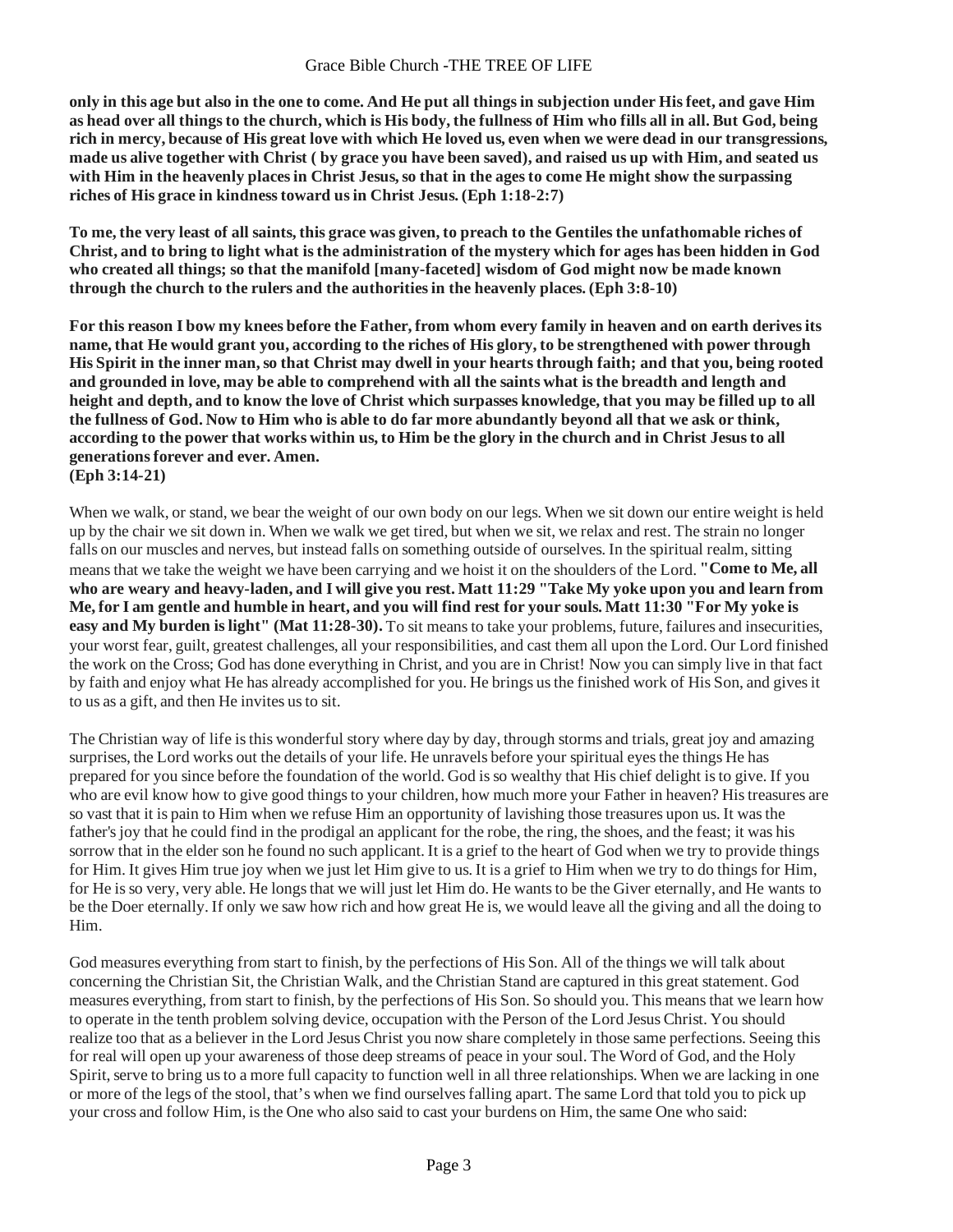We are people of the Cross whether we like it or not! The Church is born crucified. **Therefore we have been buried** with Him through baptism into death, so that as Christ was raised from the dead through the glory of the **Father,so we too might walk in newness of life (Rom 6:4).** Notice the transition from sitting (positional truth) to walking. In the book of Ephesians, at the beginning of chapter 5, we see the Cross come on the scene. Our Lord Jesus Christ on the Cross provided the one offering for sin, and it has never to be repeated. It isfinished. Yet thissame Lord still commands usto pick up our cross and follow Him. We are searching out, and trying to understand, what this crossis all about and how it relatesto His Cross. **Every priest stands daily ministering and offering time after** time the same sacrifices, which can never take away sins; but He, having offered one sacrifice for sins for all time, sat down at the right hand of God, waiting from that time onward until His enemies be made a footstool for His feet. For by one offering He has perfected for all time those who are sanctified (Heb 10:11-14). Here is the cross of sitting, here isthe offering for sins.

Our sacrifices of love cannot be for the purpose of taking away sins. Hasn't the Father made it clear even in the Old Testament, in Hosea, that He was not after simply the sacrifice itself, that something else wasinvolved? **Come, let us** return to the LORD. For He has torn us, but He will heal us; He has wounded us, but He will bandage us. He will revive us after two days; He will raise us up on the third day, That we may live before Him. So let us know, let us press on to know the LORD. His going forth is as certain as the dawn; And He will come to us like the rain, Like the spring rain watering the earth. What shall I do with you, O Ephraim? What shall I do with you, O Judah? For your loyalty is like a morning cloud. And like the dew which goes away early. Therefore I have hewn them in pieces by the prophets; I have slain them by the words of My mouth; And the judgments on you are like the light that goes forth. For I delight in loyalty rather than sacrifice, And in the knowledge of **God rather than burnt offerings(Hos 6:1-6).**

He desired something else. **Therefore, when He comesinto the world, He says, "Sacrifice and offering You have** not desired, But a body You have prepared for Me; In whole burnt offerings and sacrifices for sin You have taken no pleasure. Then I said, 'Behold, I have come (In the scroll of the book it is written of Me) To do Your **will, O** God'" (Heb 10:5-7). What else was the fragrant aroma? It was loyalty, the knowledge of God, Jesus Christ coming to do the will of His Father. It wasthe demonstrated understanding of Who His Father really was. The fragrant aroma that came to His nostrils that day included the aroma of Love. It was that mature virtuous love that casts out fear. It isthat love which manifestsitself in obedience. We can never provide the fragrant aroma of propitiation, nor do we need to, because Christ provided that once for all with hissubstitutionary spiritual death on the Cross. We can provide the Father the fragrant aroma of this mature virtue love that manifestsitself in obedience. That is why we see in the book of Hebrews another kind of offering mentioned!**Through Him then, let us** continually offer up a sacrifice of praise to God, that is, the fruit of lips that give thanks to His name. And do **not neglect doing good and sharing, for with such sacrifices God is pleased (Heb 13:15-16).** Here we have this sacrifice, this offering, and it points to the Royal Family Honor Code. Picking up our cross daily means that we live in the Royal Family Honor Code. According to the instruction that God gave to Moses on Mount Sinai, the children of Israel were to offer sacrifices to God.

There were two kinds of sacrifices. First there were sacrificesthat dealt with the problem of sin. These sacrifices arose because a person recognized the gulf that existed between him and God because of his guilt, and by blood he expressed his need for that gulf to be bridged so that he might enjoy fellowship with God and experience a conscience that was at rest from sin. There is no need for a believer in the Church Age to offer such sacrifices, because Christ, our Passover, has been sacrificed for us. By His death, He once for all has made a propitiation for sin that we might be received into God's presence as His children at the moment of salvation. The second kind of sacrifices were sacrifices that were brought for worship; sacrificesin which one whose sins had been covered by blood experienced a heart full of praise, thanksgiving, love, and devotion to God. God ordained that he could bring a sacrifice and place it on the altar, and it was accepted by God as praise and thanksgiving to His name. While the writer to the Hebrews has told us that all animal sacrifices have been done away because of the perfection of the sacrifice of Jesus Christ, yet there are worship sacrifices that a believer may give to God to express his love, his devotion, his adoration, his praise, and his thanksgiving. It was those sacrifices that the writer referred to in Heb 13:15-16.

Abraham had his own walk with hisson Isaac up Mount Moriah. **Now it came about after these things, that God** tested Abraham, and said to him, " Abraham!" And he said, "Here I am." He said, "Take now your son, your